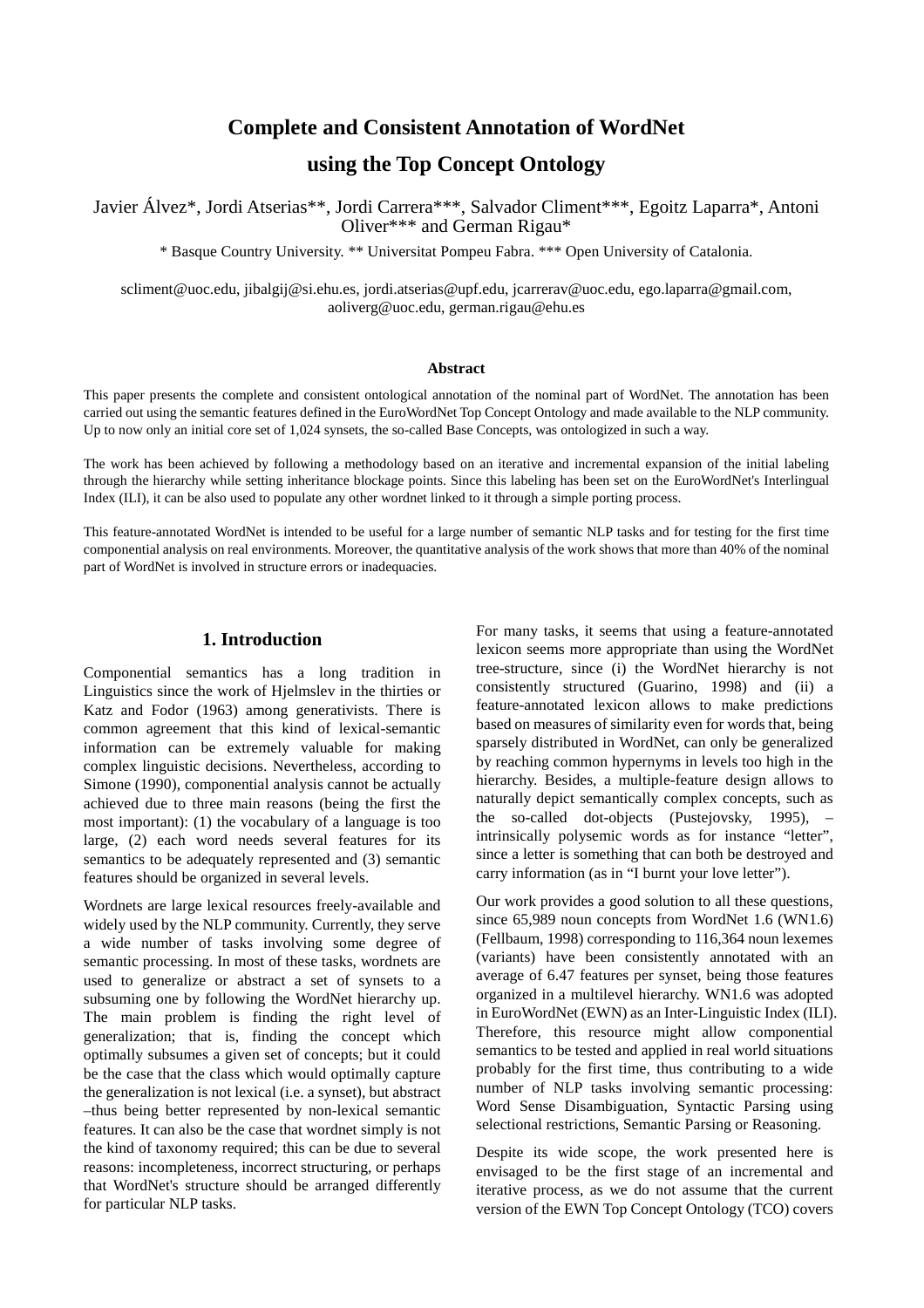the optimal set of features for the aforementioned tasks. Currently, a second phase has started within the framework of the KNOW Project<sup>1</sup> in which the first version of the enriched lexicon is being used to label a corpus in order to abstracting semantic properties of verbs. This will lead, presumably, to a reformulation of the TCO features and structure, probably following Vossen (2001).

This paper is organized as follows. After a brief summary of the EWN Top Concept Ontology (section §2), we present our methodology for annotating the nominal part of EWN (section §3). Section §4 summarizes a qualitative discussion, §5 a quantitative account and finally section §6 provides some concluding remarks.

# **2. The EuroWordNet Top Concept Ontology**

The TCO (Alonge et al., 1998) was not primarily designed to be used as a repository of lexical semantic information but for clustering, comparing and exchanging concepts across languages in the EWN Project (Vossen, 1998). Nevertheless, most of its semantic features (e.g. *Human*, *Instrument*, etc.) have a long tradition in theoretical lexical semantics so they have been usually postulated as semantic components of meanings.

The TCO consists of 63 features and it is primarily organized, following Lyons (1977), in three disjoint types of entities:

- *1stOrderEntity* (physical things)
- 2ndOrderEntity (events, states and properties)
- *3rdOrderEntity* (unobservable entities)

1<sup>st</sup> Order entities are further distinguished in terms of four ways of conceptualizing things (Pustejovsky, 1995):

- *Form*: as an amorphous substance or as an object with a fixed shape (*Substance* or *Object*)
- *Composition*: as a group of self-contained wholes or as a necessary part of a whole (*Group* or *Part*)
- *Origin*: the way in which an entity has come about (*Artifact* or *Natural*).
- *Function*: the typical activity or action is associated to the entity (*Comestible*, *Furniture*, *Instrument*, etc.)

 Concepts can be classified in terms of any combination of these four categories. As such, the Top Concepts can be seen more as features than as ontological classes. Nevertheless, most of their subdivisions are disjoint categories: a concept cannot be both *Object* and *Substance*, or both *Natural* and *Artifact*. As explained below, feature disjunction plays an important role in our methodology.

*2ndOrderEntitiy* lexicalizes nouns and verbs (as well as

adjectives and adverbs) denoting static or dynamic situations. All of the  $2<sup>nd</sup>$  Order entities are classified using two different classification schemes:

- *SituationType*
- *SituationComponent*

*SituationType* represents a basic classification in terms of the Aktionsart properties of nouns and verbs, as described for instance in Vendler (1967). *SituationType* can be *Static* or *Dynamic*, further subdivided in *Property* and *Relation* on the one side, and *UnboundedEvent* and *BoundedEvent* on the other.

*SituationComponent* subtypes (e.g. *Location*, *Existence*, *Cause*) emerged empirically when selecting verbal and deverbal Base Concepts (BCs) in EWN. They resemble the cognitive components that play a role in the conceptual structure of events as in Talmy (1985).

Each *2ndOrderEntity* concept can be classified in terms of a mandatory but unique *SituationType* and any number of *SituationComponent* subtypes.

Last, *3rdOrderEntity* was not further subdivided.

The TCO has been redesigned twice, first by the EAGLES expert group (Sanfilippo et al., 1999) and then by Vossen (2001). EAGLES expanded the original ontology by adding 74 concepts while the latter made it more flexible, allowing, for instance, to cross-classify features between the three orders of entities.

## **3. Methodology**

Our methodology for annotating the ILI with the TCO follows the strategy defined in Atserias et al. (2004) and it is based on the common assumption that hyponymy corresponds to feature set inclusion (Cruse, 2002) and in the observation that, since wordnets are taken to be crucially structured by hyponymy "(…) by augmenting important hierarchy nodes with basic semantic features, it is possible to create a rich semantic lexicon in a consistent and cost-effective way after inheriting these features through the hyponymy relations" (Sanfilippo et al., 1999).

Nevertheless, performing such operation is not straightforward, as (i) wordnets are not consistently structured by hyponymy (Guarino, 1998), and (ii) they allow multiple inheritance. Notwithstanding, these drawbacks, instead of hindering our work, have been situations we have taken advantage of.

As told above, within the EWN project, a limited set of lexical BCs was annotated with TCO features. Despite being largely general in meaning, this set did not cover all of the upper level nodes in the wordnets. Thus, the first step of our work consisted of annotating the gaps up the hierarchy, from the BCs to the unique beginners. This was made semiautomatically: synsets were assigned a TCO feature via a table of expected equivalence between TCO nodes and WN1.6 Semantic Files, e.g.:

<sup>&</sup>lt;sup>1</sup> See the acknowledgements section.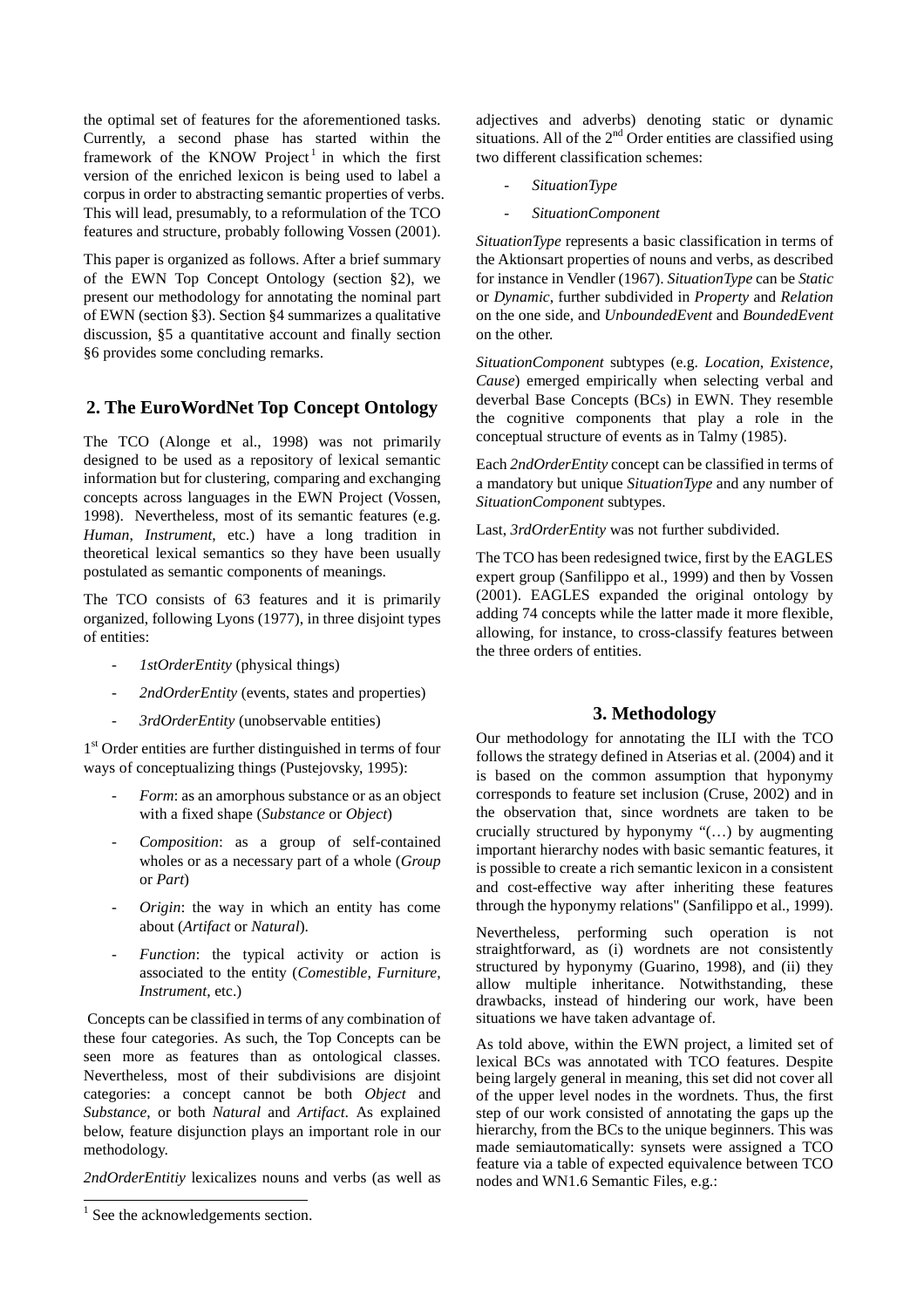| 04 noun.act       | $\Rightarrow$ Agentive        |
|-------------------|-------------------------------|
| 05 noun.animal    | $\Rightarrow$ Animal          |
| 06 noun.artifact  | $\Rightarrow$ Artifact        |
| 07 noun.attribute | $\Rightarrow$ Property        |
| 08 noun.body      | $\Rightarrow$ Object; Natural |
| 09 noun.cognition | $\Rightarrow$ Mental          |

This made WN1.6 ready to be fully populated with at least one feature per synset. Nevertheless, in many cases, synsets got more than one feature, for one or more of the following reasons:

- They were BCs, so they had been manually annotated with several features
- In addition to their own manual annotation, they inherited features from one or more of their hypernyms
- They inherited features from different hypernyms, either located at different levels in a single track of hierarchy or by the effect of multiple inheritance

The work has been based on TCO feature incompatibilities. Throughout the process, co-occurrences of pairs of incompatible features in a synset have been automatically detected. The axiomatic incompatibilities are the following:

- 1stOrderEntity 2ndOrderEntity
- 1stOrderEntity 3rdOrderEntity
- 3rdOrderEntity 2ndOrderEntity [except for SituationComponent]
- 3rdOrderEntity Mental
- Object Substance
- Gas Liquid Solid
- Artifact Natural
- Animal Creature Human Plant
- Dynamic Static
- BoundedEvent UnboundedEvent
- Property Relation
- Physical Mental
- Agentive Phenomenal Stimulating

The first round of feature expansion caused the following number of conflicts:

- 214 feature conflicts in 49 synsets caused by incompatible hand annotation
- 2,247 feature conflicts in 743 synsets caused by hand annotation incompatible with inherited features
- 225,447 feature conflicts in 26,166 synsets caused by incompatibility between inherited features

The first type of conflicts usually pointed to synsets causing ontological doubts to the annotators of the EWN project (e.g., "skin", it is an object or a substance?). The third type usually reveals errors in WordNet structure – such as *ISA overloading* (Guarino, 1998) or other kinds of inconsistencies. The second type might be caused by either or both reasons.

Manual checking of feature incompatibilities led to (i) adding or deleting ontological features, and (ii) setting inheritance blockage points. A blockage point is an annotation in WN1.6 which breaks the ISA relation between two synsets, thus no information can be passed through it by inheritance.

When a case of feature incompatibility occurred, the synset involved, together with its structural surroundings (hypernyms, hyponyms), was analyzed in detail. If the problem was due to a WN1.6 subsumption error, the corresponding link was blocked and synsets below the blockage point were annotated with new TCO features.

Changes in the annotation were made and blockage points were set until all conflicts were resolved. Then, following an iterative and incremental approach, inheritance was being re-calculated and the resulting data was re-examined several times.

Despite the large number of conflicts to solve, the task ended up being feasible because working on the topmost origin of one conflict usually results in fixing many levels of hyponyms.

Regarding the completion of the work, the possibility that some areas in the WordNet hierarchy have remained unexamined cannot be completely excluded, although it should be noticed that more than 13,000 manual changes have been made and that, when removing links or features to fix errors, all hyponymy lines involved by the action have been checked again and newly annotated in order not to loss information.

The task has been carried out using application interfaces, which allowed accessing the synsets and their glosses in three languages at the same time: English, Spanish and Catalan. The following information was used in order to make decisions:

- Relational information regarding the synset under study and its neighbors; i.e. the WN1.6 structure
- The nature of the conflict (any of the three types of incompatibility aforementioned)
- Synsets' glosses as provided by EWN
- Glosses, descriptions and examples of the TCO features as provided in Alonge et al. (1998)
- Usual word-substitution tests that acknowledge hyponymy, as in Cruse (1986 pp. 88-92).

The task finished when finally a re-expansion of properties did not result in new conflicts. Then, two final steps were applied. First, as the TCO is itself a hierarchy, for every synset, its resulting annotation was expanded up-feature – e.g. when a synset bore the feature *Animal* it was also labeled *Living*, *Natural*, *Origin* and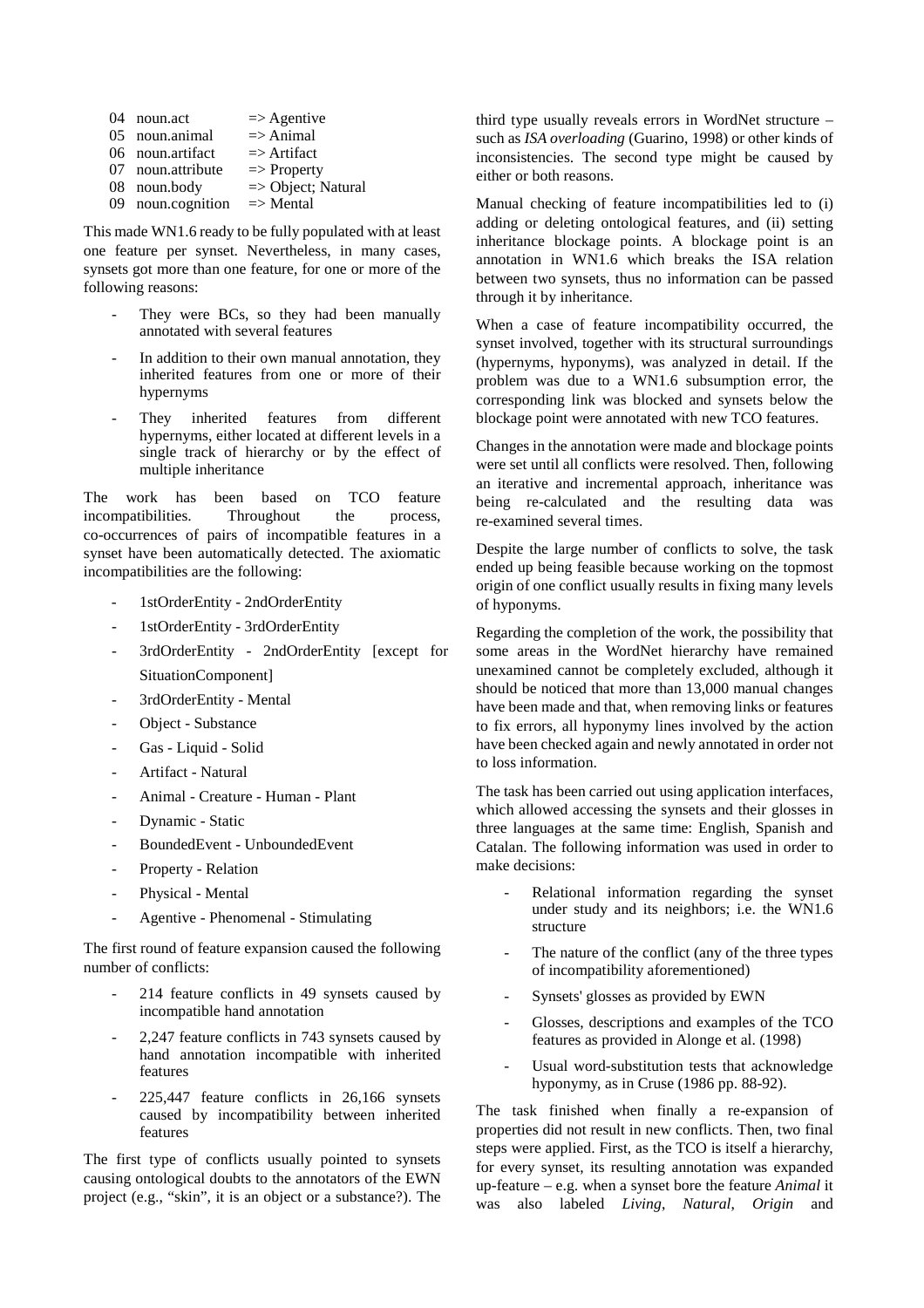*1stOrderEntity*. Second, the whole noun hierarchy was checked for consistency using formal Theorem Provers like Vampire (Riazanov and Voronkov, 2002) and E-prover (Schulz, 2002). This step resulted in a number of new conflicts which were re-analyzed and eventually fixed.

As stated in Atserias et al. (2005) this procedure can be seen as a shallow ontologization of WN1.6. That is, all WN1.6 *Tops* and all synsets under a blockage point are assigned one or more TCO nodes. This amounts to pruning WordNet's branches and linking them to an upper ontology. It constitutes a pragmatic solution to the difficulty of a complete wordnet's ontologization. In this sense, our work will probably be the second one to ontologize the whole WordNet (for nouns) after SUMO (Niles and Pease, 2003). The difference is that our annotation is (i) multiple thus more flexible (SUMO links each synset to only one label of the ontology), and (ii) more workable, since it uses a more intuitive and simple ontology (SUMO is a very large and complex one).

## **4. Qualitative discussion**

Several examples showing our methodology at work can be seen in Atserias et al. (2005) and Álvez et al. (2008). A simple but very typical case is the following, in which the conflict comes from the combination of multiple inheritance and the incorrect use of hyponymy instead of meronymy in WN1.6<sup>2</sup>:

> {Bandung\_1<sup>3</sup> [*Artifact+ Natural+*]}] ---> {Java\_1 [*Natural+*]} ---> {island\_1 [*Natural+*]} ---> {city\_1 [*Artifact=*]}

Clearly, Bandung is a city, but it *is not a* Java (though it is a *part of* Java). This case is revealed thanks to incompatibility between features *Natural* and *Artifact*. It is fixed by blocking the subsumption link between Bandung\_1 and Java\_1:

> {Bandung\_1 [*Artifact+*]}] -x-> {Java\_1 [*Natural+*]} ---> {island\_1 [*Natural+*]} ---> {city\_1 [*Artifact=*]}

At this point, it is worth noticing that in the original typology of ontological miscategorizations first established by Guarino (1998), four main sources of taxonomic inconsistencies were described: (a)

 $\overline{a}$ 

overgeneralization, (b) reduction of sense, (c) confusion of senses and (d) suspect type-to-role relationships. During our research we set aside the last type, for it was regarded as carrying information which is both truthful and still useful in a lexical network. Moreover, we did uncover three new types of pervasive misconceptions: (i) extensional ambiguities, (ii) conflicts between *3rdOrderEntity* versus *Mental* 2nd Order entities and (iii) technical inconsistencies of different sorts.

Let us now see some examples of what our methodology has been able to uncover.

#### **4.1. Overgeneralization**

Overgeneralization takes place whenever one synset has as its hyponyms one or more synsets whose meaning is not entailed by the meaning of the so-called hypernym. "Accolade", for example, is a tangible entity intended to express approval. Its hyponyms, however, include both events ("citation", "mention") and concepts (social constructs, e.g. "academic degree"). Therefore, the synset has been overgeneralized: it comprises hyponyms which do not belong in its semantic class. Conflicts arise subsequently when semantic features associated with the hypernym pass on incorrectly to its hyponyms.

#### **4.2. Reduction of sense**

A reduction of sense occurs whenever a hypernym accounts for a part of the meaning of one of its hyponyms, while failing to express some other crucially relevant semantic component. Take the case of {counterfoil\_1, stub\_4}, which is a piece of paper which conveys specific information having to do with money transfers. As such, it should have been labeled as *1stOrderEntity* and, particularly, *Money Representation*. However, all of its hypernyms refer to "information, content", and go up to {abstraction\_1}, from which this whole taxonomic path derives. That is, no single ancestor accounts for the fact that a counterfoil is a piece a paper (all of them have to do with the information the counterfoil conveys).

## **4.3. Confusion of senses**

A confusion of senses occurs when two conflicting lines of inheritance converge into one single synset. Thus, in the case of {ID\_1}, EWN uses two semantically disjoint lines of inheritance (as a physical entity, a badge, and as the information regarding somebody's identity) to express two different meaning components. As the current design of the TCO still doesn't allow such cross-order semantic conflation, this was solved blocking one of the lines of inheritance (that corresponding to the information meaning component).

## **4.4. Extensional ambiguities**

With this term we refer to the fact that some entities seem to be objects in some sense but substances in yet another sense, which is why they cannot be properly labeled as

 $2$  Noun synsets are represented by one of their variants enclosed in curly brackets and TCO features by its name in italics, capitalized and enclosed in square brackets. Inherited features are marked '+' while manually assigned features are marked '='. Indentations stand for ISA relations. The symbol 'x' as in '-x->' means that the relation has been blocked.

 $3$  A city in the island of Java.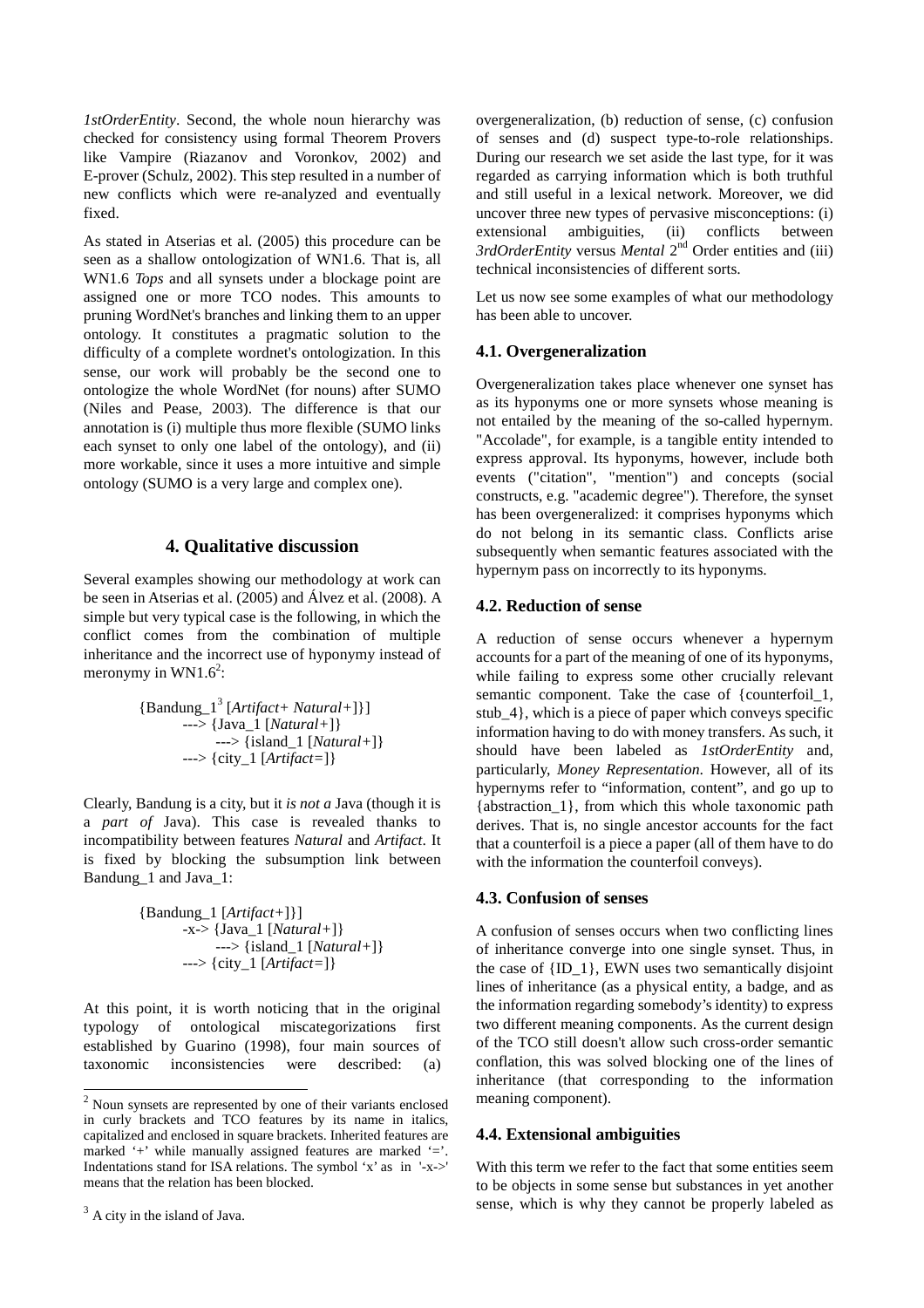either. "Layer", for example, refers just to an amount of matter in a homogeneous disposition over some surface. Therefore, a layer is made of some substance. On the other hand, however, it is not that substance: a layer lies over something else, so that it has at least one limiting boundary, which is one of the characteristic features based on which objects are distinguished from substances (i.e. having definite boundaries). At the same time, however, a layer as such is not an object proper, either: since it only lies relative to some other object, its limits are not intrinsic, but relative to this other object. One would never say, "there are two objects on the table, one vase and a layer of wood". So, synsets of this kind were left unspecified for extension, whereas previous feature inheritance usually resulting in their being labeled either as objects or substances.

## **4.5. Conflicts between 3rd Order entities and**  *Mental* **2nd Order entities**

When the time came to assign semantic features to synsets such as {unit\_of\_measurement\_1}, it was not altogether clear whether these were to be better labeled as *3rdOrderEntity* (i.e. concepts) or as *Mental* 2nd Order entities (in this case, relations). Any unit of measurement expresses a relation between an entity and the reference used to measure that entity but, as far as the relation itself is concerned, is it abstract? That is, could a relation be so without being abstract? This would seem rather weird, for what is "specific" about a relation are the related entities, not the relation itself. In fact, relations are built on commonalities and commonalities cannot, by definition, be specific. Therefore, we arrived at a point at which a synset could only be a 2nd Order *Relation* if it was at the same time a  $3<sup>rd</sup>$  Order entity, which simply exceeded the current theoretical framework. As for these cases, most were labeled by default as *3rdOrderEntity*.

## **5. Quantitative analysis**

The whole process has provided a complete and consistent annotation of the nominal part of WN1.6, which consists of 65,989 nominal synsets, with 116,364 variants or senses.

All 227,908 initial incompatibilities were solved by manually adding or removing 13,613 TCO features and establishing 359 blockage points.

The final resource has 207,911 synset-feature pairs (an average of 2.66 TCO features per synset), expanded to 427,460 pairs when applying the inheritance of features consistently (an average of 6.48 TCO features per synset). In fact, the synset public\_relations\_1 has the maximum number of directly assigned features with nine, followed by ballyhoo\_1 with eight features. Every TCO feature has been assigned on average 3,300 times. Ranging from Object which is the most widely assigned TCO feature (with 24,905 assignments) to Origin which was only

assigned once.

The blockage points appear to be distributed along most WordNet levels. However, levels 6, 7 and 8 concentrate most of them (67% of the total, with 86, 87 and 67 blocking points respectively).

Interestingly, every blockage point affects a large number of synsets. Every blockage point subsumes an average of 120.16 synsets. In fact, 28,123 synsets have at least one blockage point in their hypernymy chain (i.e., from itself to WordNet's top). That is, following the TCO ontological incompatibilities, more than 40% of the nominal part of WordNet is involved in structural errors or inadequacies. However, it seems that most of the them are concentrated in small subparts of the WordNet hierarchy. 18,284 synsets inherit only one blocking point while only 9,839 synsets inherit more than one. On the other side, for instance, 62 synsets inherit 11 blocking points (most of them because of the structural problems of academic\_degree\_1).

## **6. Conclusions and further work**

In this paper we have presented the full annotation of the nouns on the EuroWordNet (EWN) Interlingual Index (ILI) with those semantic features constituting the EWN Top Concept Ontology (TCO). This goal has been achieved by following a methodology based on an iterative and incremental expansion of the initial labeling through the hierarchy while setting inheritance blockage points. Since this labeling has been set on the ILI and it is defined as language-independent, it can be also used to populate any other wordnet linked to it through a simple porting process.

Moreover, the work shows that more than 40% of the nominal part of WordNet is involved in WordNet's structure errors or inadequacies. This fact poses significant challenges for relying in WordNet's hierarchy as the unique resource for abstracting semantic classes for NLP.

The TCO-annotated WordNet which we have presented here is intended to be useful for a large number of semantic NLP tasks and for testing for the first time componential analysis on real environments. Bearing these goals in mind, further work will focus on the annotation of a corpus oriented to the acquisition of selectional preferences. These selectional preferences will be compared to state-of-the-art synset-generalization semantic preferences. As a result, we expect a qualitative evaluation of the resource. As a side effect, we expect to gain some knowledge for designing an enhanced version of the TCO more suitable for semantically-based NLP.

The resource developed by this work can be downloaded from http://lpg.uoc.edu/ > *Results* > *Software and resources* and it can be browsed at http://adimen.si.ehu.es/cgi-bin/wei5/public/wei.consult.perl